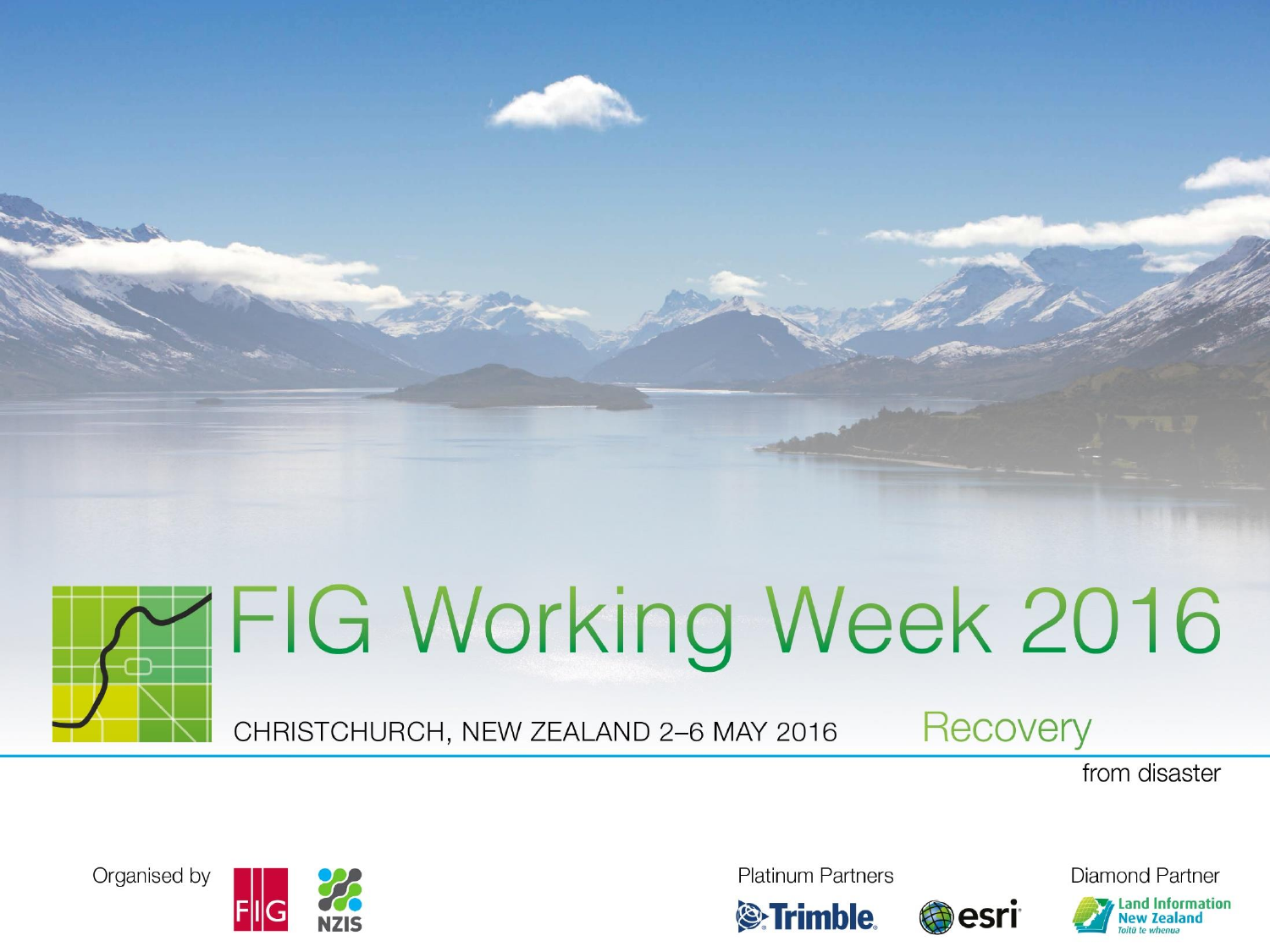

## **The Sendai Framework for Disaster Risk Reduction.**

• Prevent new and reduce existing disaster risk through the implementation of integrated and inclusive economic, structural, legal, social, health, cultural, educational, environmental, technological, political and institutional measures that prevent and reduce hazard exposure and vulnerability to disaster, increase preparedness for response and recovery, and thus strengthen resilience.



Platinum Partners:

and Information.

Diamond Partner

from disaster



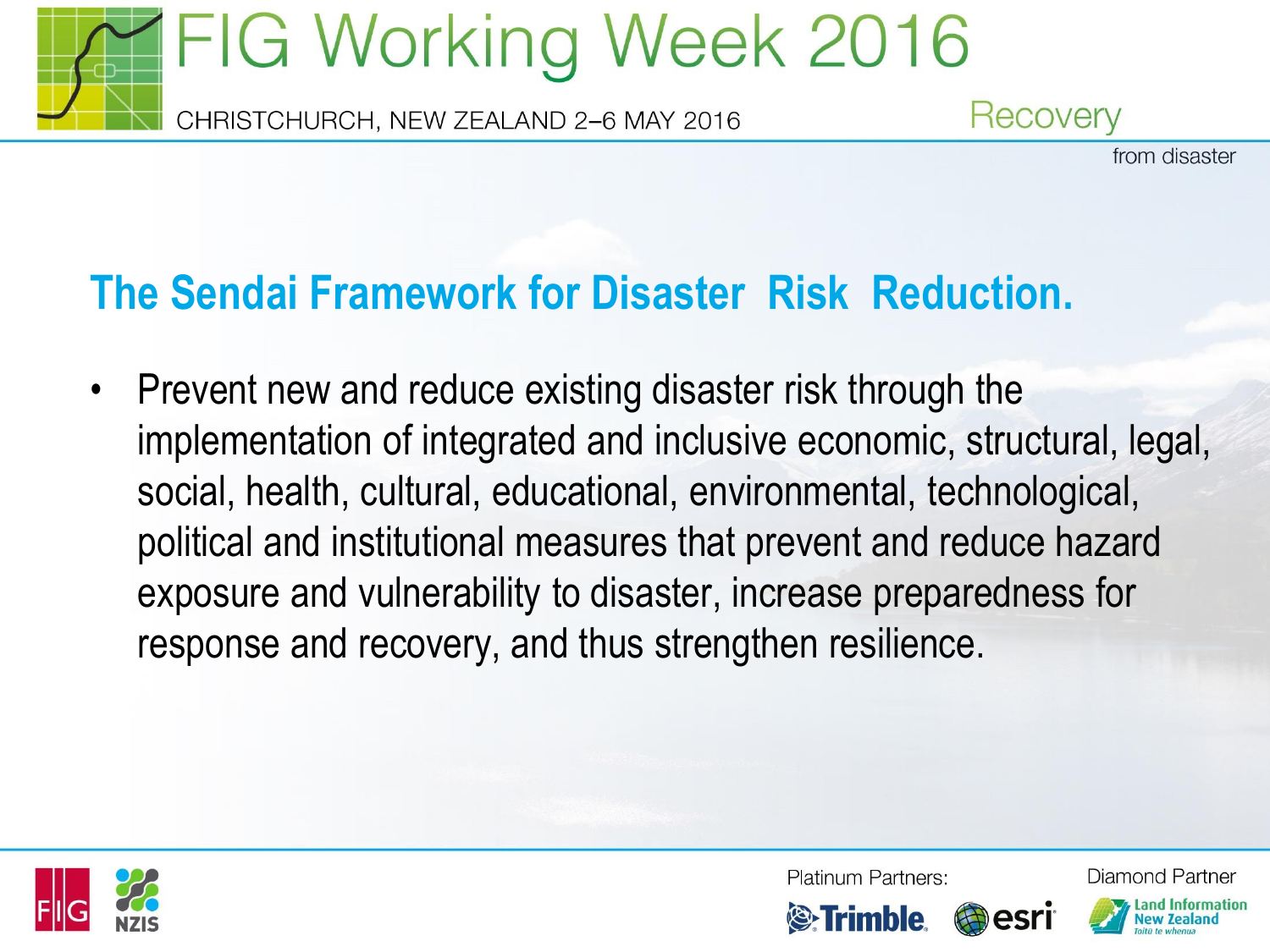

from disaster

Priority 1: Understanding disaster risk.

Priority 2: Strengthening disaster risk governance to manage disaster risk.

Priority 3: Investing in disaster risk reduction for resilience.

Priority 4: Enhancing disaster preparedness for effective response and to "Build Back Better" in recovery, rehabilitation and reconstruction.



Platinum Partners:

Diamond Partner and Information.



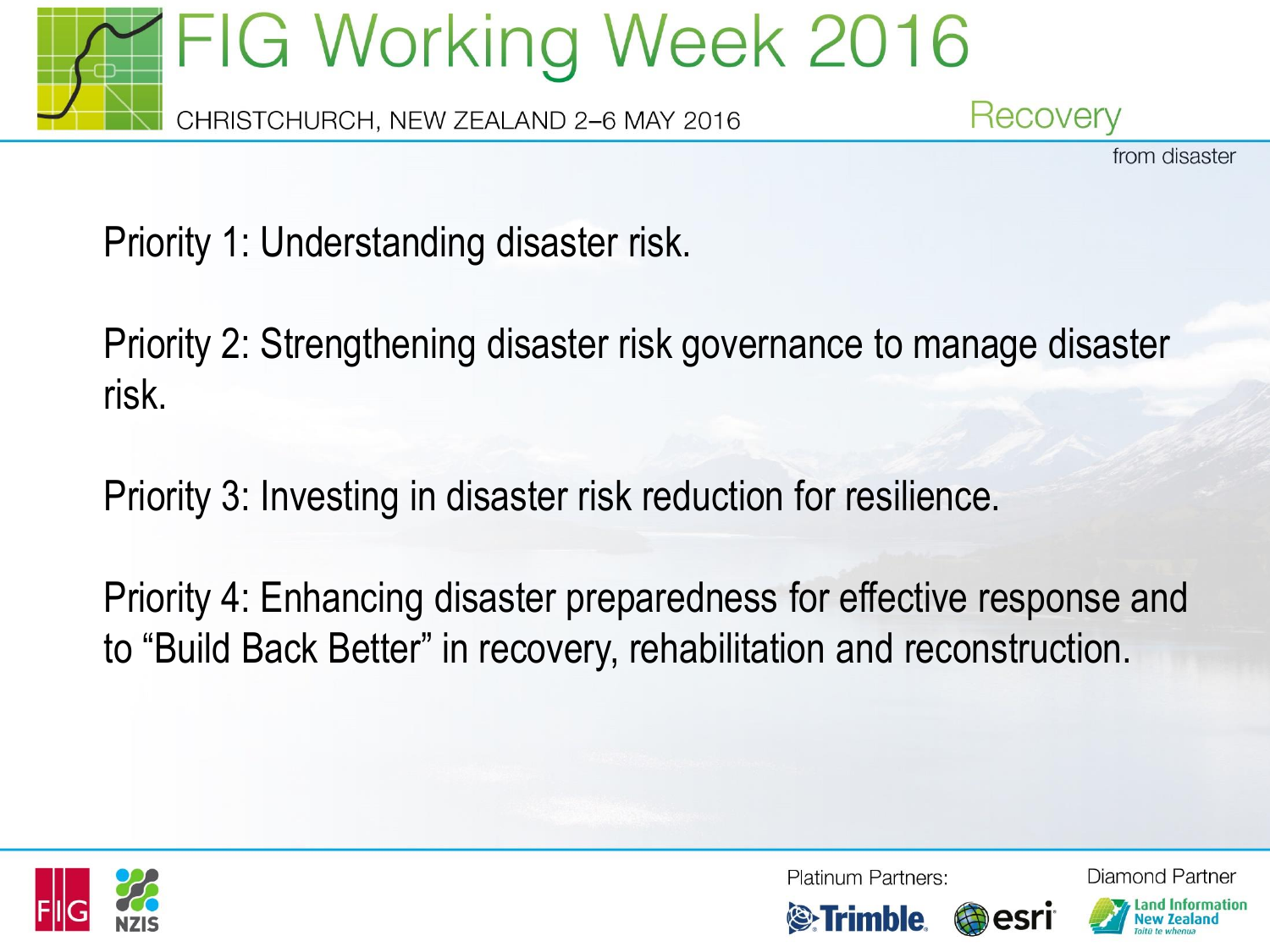

from disaster

1.Substantially reduce global disaster mortality 2030

2.Substantially reduce the number of affected people globally by 2030,

3. Reduce direct disaster economic loss in relation to global gross domestic product (GDP) by 2030;

4.Substantially reduce disaster damage to critical infrastructure and disruption of basic services, among them health and educational facilities, including through developing their resilience by 2030;



Platinum Partners:

Diamond Partner





esr

and Information.